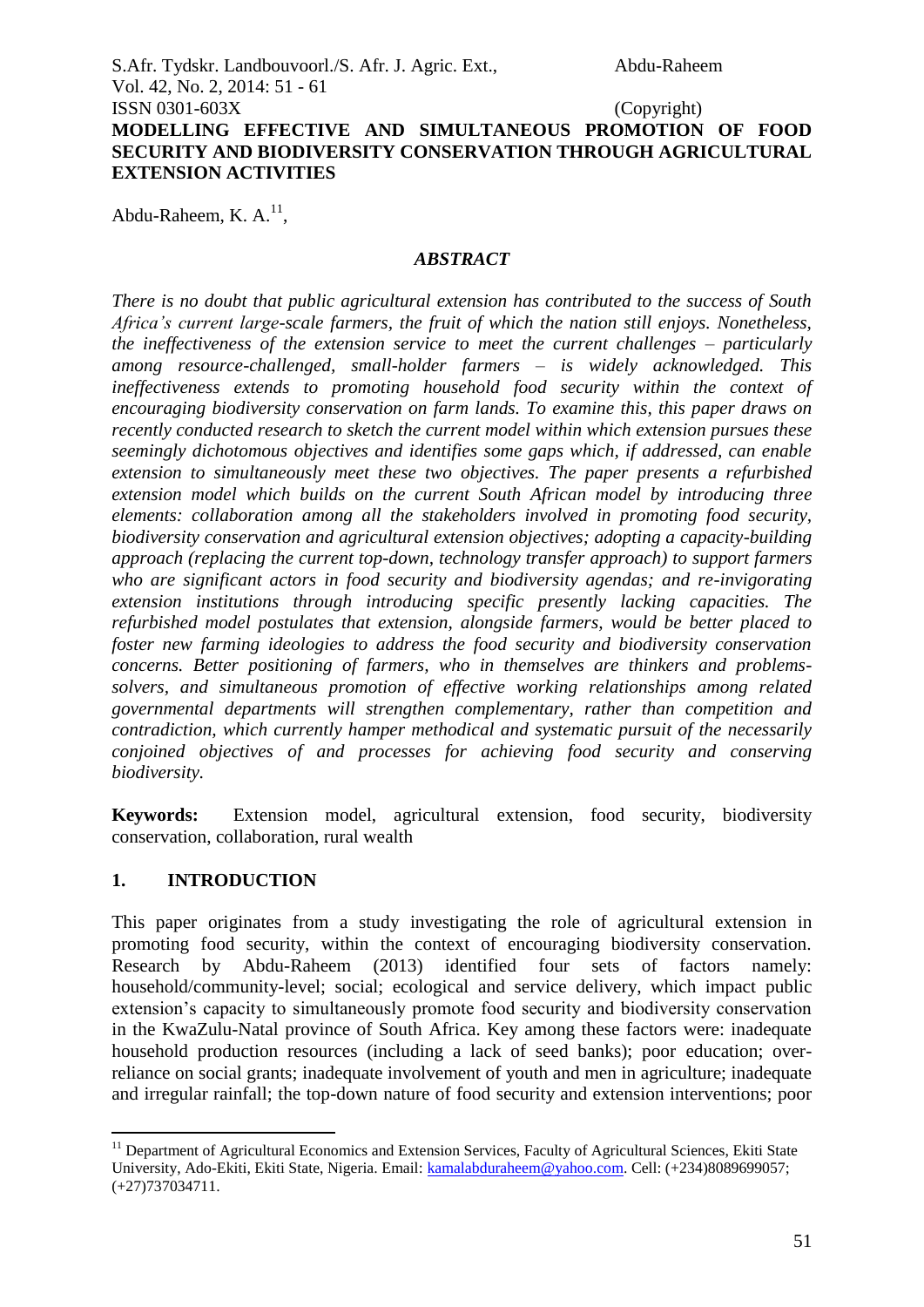collaboration and coordination among extension, researchers, NGOs and government departments; as well as poor extension policy and capacity. This paper thus seeks to critique the current system within which extension is situated to perform its duties and to propose a refined model for sustainable extension, which can enhance sustainable promotion of food security and biodiversity conservation.

Agricultural extension has changed in definition and purpose over time. Recently, extension has been defined as "systems that facilitate the access of farmers, the organization and other market actors to knowledge, information and technologies; facilitate their interaction with partners in research, education, agribusiness, and other relevant institutions; and assist them to develop their own technical, organizational and management skills and practices" (Christoplos, 2010:3). This definition suggests that the relevance of extension moves beyond the traditional transfer of information, knowledge and technology from researchers to farmers, to include developing capacity, skills and effective management techniques among farmers and farming communities. On both the national and provincial scales in South Africa, extension has fallen short of this definition and has not had its intended impact (Abdu-Raheem, 2013).

Constitutionally, extension provision is a provincial competency, while the National Department of Agriculture only determines the policies and funding resources. The Norms and Standards for Agricultural Extension and Advisory Services document (Department of Agriculture, 2005) challenges extension to improve household food security through agricultural-based activities, within the broad context of sustainability. In KwaZulu-Natal, extension has been working towards this goal through technology transfer to farmers and promoting the use of external farm inputs such as seeds, fertilizers and chemical pesticides and herbicides (Abdu-Raheem, 2013); a system that is clearly unsustainable.

Housed within the KwaZulu-Natal Department of Agriculture are separate sections directly charged with food security and biodiversity conservation programmes. The food security division promotes food security by distributing food packs in schools and encouraging household agricultural production, food diversification, household income, food distribution and improved nutritional status among households. These are implemented through projects which are delivered by contracted service providers with specific technical capacities. In practice, those responsible for these projects do not engage with public extension officers, citing that they have no working relationship with the extension division and that there is a lack of relevant skills and capacities among extension personnel (Abdu-Raheem, 2013).

Ezemvelo KwaZulu-Natal Wildlife (EKZNW) is the agency empowered to carry out conservation activities within the province. The EKZNW agency forges partnerships with landowners under various conservation agreements. The agreement most relevant to this study is the Biodiversity Stewardship Programme. Under this programme, partnerships are based entirely on terms set by the EKZNW agency-- a situation which can potentially create a disconnection between landowners and the EKZNW agency regarding conservation goals, thereby compromising success. Unless and until landowners are mutually engaged to determine the terms and are satisfied by the agreements, the exercise is bound to fail (Mayer & Tikka, 2006).

## **2. THE CURRENT MODEL FOR AGRICULTURAL EXTENSION**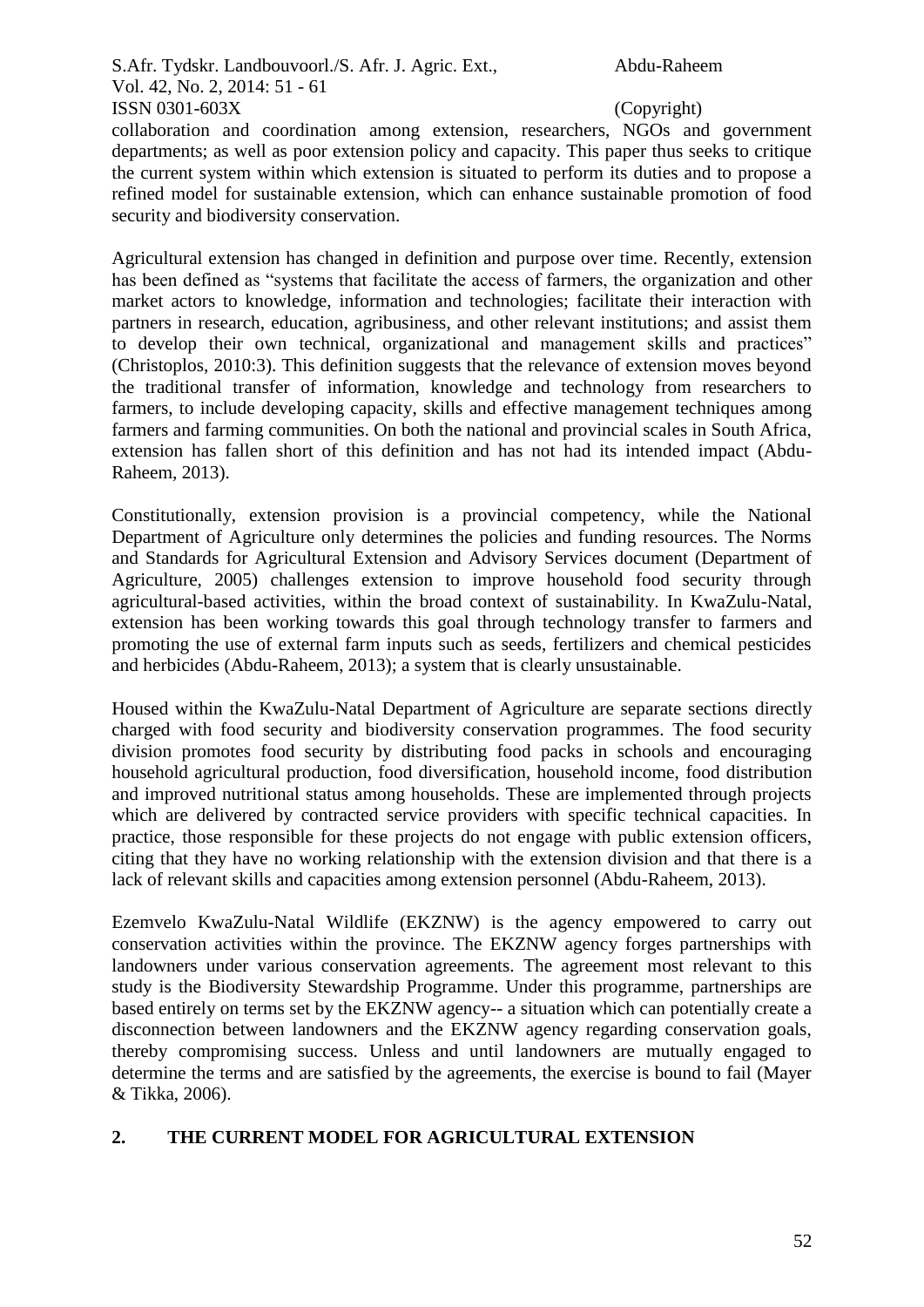Figure 1 depicts the operational model in which extension is currently expected to promote food security and biodiversity conservation. It shows that for 'poor households' and 'farmers' (the focus of state interventions in food security), extension and biodiversity conservation target the three main goals of their livelihood activities: income, food and social status.



## **Figure1. Current model for extension to promote food security and biodiversity conservation**

These goals are pursued through actively combining five stocks of capital: financial; human; social; physical and natural (Putnam, Leonardi & Nanetti, 1993; Daily, 1997; Pretty, 1998; Pretty & Ward, 2000). Financial capital refers to the economic base or access to money, which could be in the form of income, grants, remittances, subsidies, pensions, credit facilities or savings. Human capital refers to the condition of an individual, including knowledge, skills, health, nutrition and education; the access to the resources affecting these conditions, such as schools and hospitals; and the capability to harness these resources for livelihood purposes. Social capital comprises the interpersonal relationships with others in the community; the rules, norms and values against which behaviour is measured and the general social traditions and practices shaping cohesiveness and connectedness within communities. Physical capital encompasses the general infrastructure on the farm and is found within the farmers' communities, such as buildings, electricity or energy-sources, market facilities, communication facilities and transportation systems. Natural capital includes the available biodiversity and ecosystem services, ranging from land, food, water supply, wood, biological pest control, plant pollination, wildlife habitats, soil formation, nutrient fixation and recycling, climate regulation, to flood control and water regulation relating to leisure and recreational values.

Encasing the livelihood goals and capitals are policies and regulations which provide directions, opportunities, standards and limitations to livelihood activities. In this context,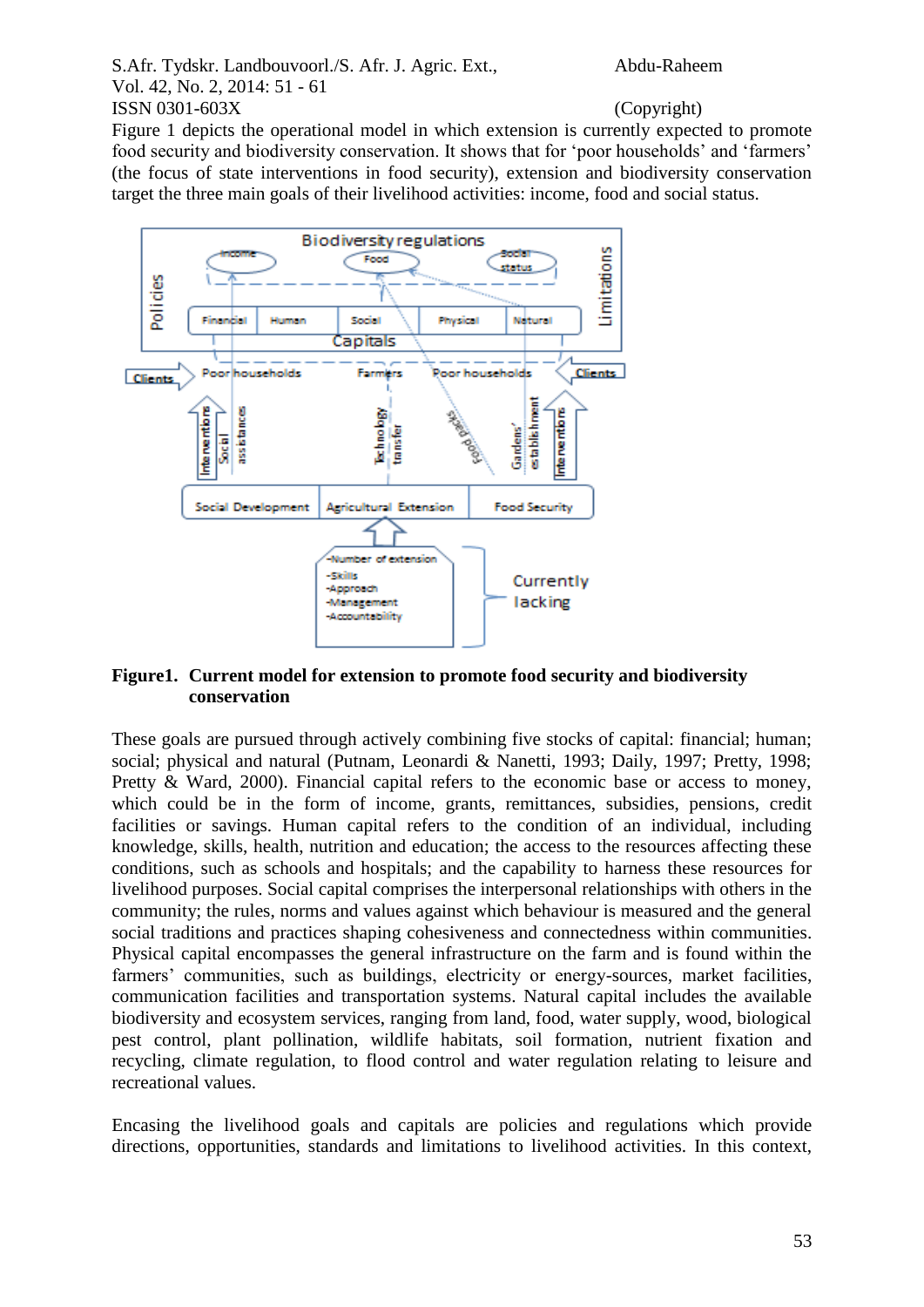they include agricultural policy, trade and other economic policies, biodiversity regulations and legislation, food security strategy, and the extension Norms and Standards, among others.

Feeding into the mix of policy, capitals and goals are the key state interventions offered by Social Development, Agricultural Extension and Food Security, respectively. Social Development assists qualifying households, including poor farmers, to achieve their income needs by augmenting their financial capital through grants, pensions and other instruments. While support is reported to have effectively contributed to poverty reduction and enhancement of education and health status (Woolard, Hartggen & Klasen, 2010), caution is required as its sustainability is questionable in the face of the perpetually increasing costs of maintaining it (Case & Deaton, 1998). In addition, Abdu-Raheem (2013) found that households tend to be over-reliant on social grants and lose the incentive to engage in productive livelihood activities, such as farming. To address this situation, this study suggests that social grants be linked to creating sustainable livelihood opportunities, including farming.

The current model, as depicted in Figure 1, includes Food Security structures as one of the intervening actors assisting poor households to achieve food security. Food Security augments the social and natural capital available to households in the execution of its programmes. It provides food through public schools and helps to establish home gardens and potential community markets for their produce. In this way, it impacts the use of biodiversity resources within households.

The current model also depicts Agricultural Extension as a third intervening actor; it engages all five forms of capital assets available to farmers to pursue their livelihood goals. The intention is that farmers would be assisted to optimally combine and sustainably harness their various capitals to achieve their goals, while leaving adequate stocks for future generations. If these capitals are exploited unsustainably, their depletion may or may not allow the current generation to fulfil their goals, but jeopardises the livelihood opportunities of the future generation.

As also depicted in Figure 1, compounding the situation are the institutional factors that affect agricultural extension, as well as food security sectors, in the efficient and effective discharge of their mandates. These include the number of officials implementing intervention programmes, the skills, approach and methods adopted for interventions and the overall institutional managements of the intervening bodies – all of which are currently lacking and thus inhibiting extension's capacity to carry out its mandate.

# **3. THE CHALLENGE OF THE REFURBISHED EXTENSION MODEL**

The model presented in Figure 2 identifies three elements to refurbish the existing model for agricultural extension, in order to position it to achieve food security objectives within biodiversity conservation consciousness. The model proposes that: genuine bilateral and multi-lateral collaboration be established between agricultural extension and governmental sectors concerned with food security and biodiversity conservation; agricultural extension be scaled-up in terms of the lack of resources currently hampering its effectiveness; and, to achieve food security and biodiversity conservation goals, extension adopts a capacitybuilding approach with farmers and rural families, to replace, or at least augment, the current single-mode, top-down technology transfer method.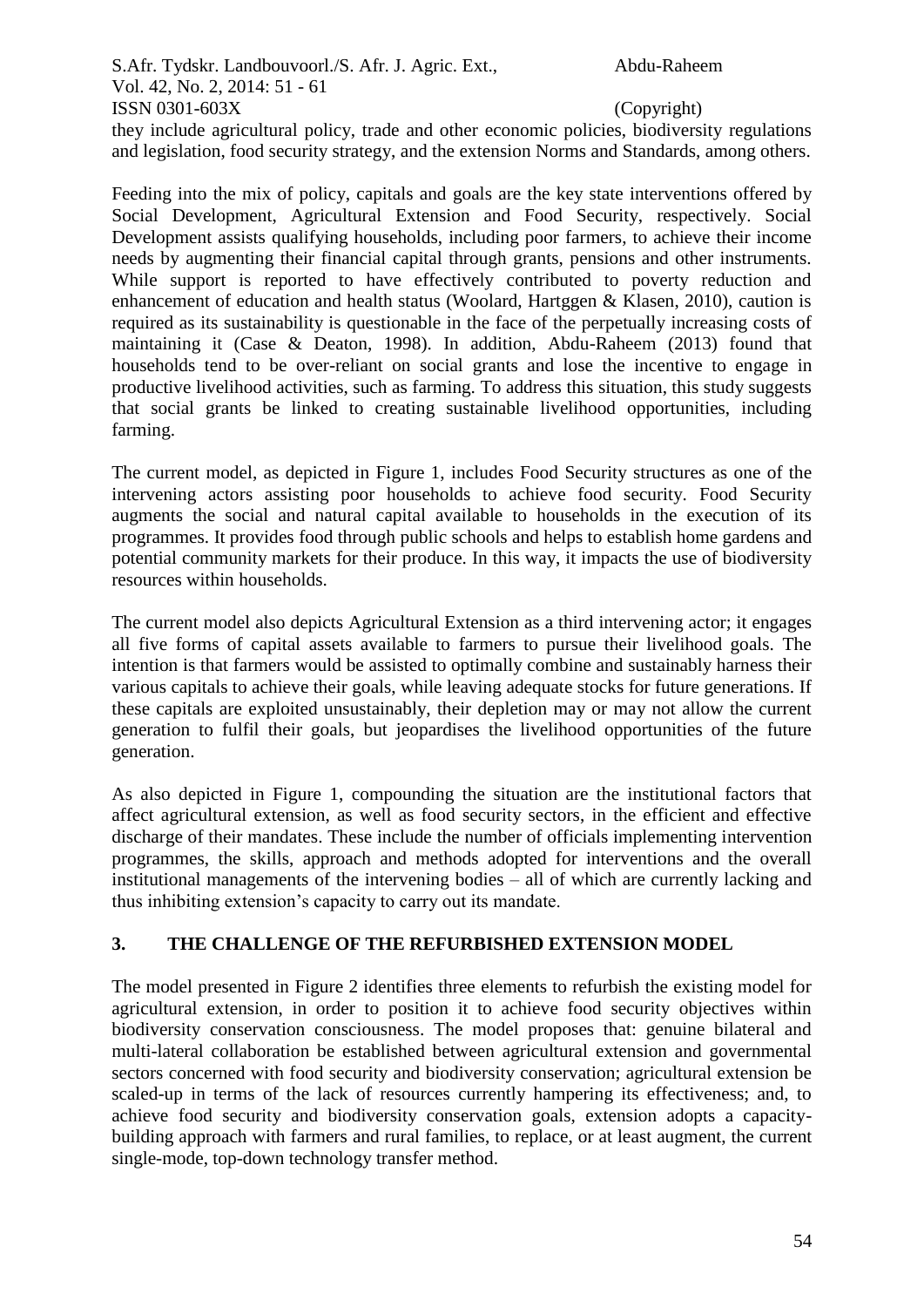

## **Figure 2. Refurbished extension model to promote food security and biodiversity conservation**

The refurbished model suggests creating coherent and collaborative networks in terms of institutions and processes among and within the various governmental departments that are, at the present, individually pursuing goals related to food security and biodiversity conservation. Also embedded in the model is 'policy coherence' – be it termed coherent policy-making, policy integration, policy coordination, joined-up government coherence or holistic government – which is essential to the successful implementation of programmes, particularly when they have overlapping processes and outcomes (Geerling & Stead, 2003; Duraiappah & Bhardwaj, 2007). Such policy coherence is most appropriately defined as "a pursuit of coherence, consistency, comprehensiveness and of harmonious compatible outcomes" (Challis, Fuller, Henwood *et al.*, 1988: 25). Such policy coherence anticipates "the systematic promotion of mutually reinforcing policies across government departments and agencies creating synergies towards achieving the defined objective" (Duraiappah  $\&$ Bhardwaj, 2007:3, citing DAC, 2001). Thus, to be effective, policies must be "coordinated, consistent, complementary and not contradictory" (Dunn & Mondesire, 2002). These are particularly applicable in the national context within which extension, biodiversity conservation and food security operate in South Africa.

Policy coherence can be applied along vertical and horizontal dimensions, where vertical scale applies across a number of spatial or organizational levels and horizontal is along a single level (Briassoulis, 2004). Vertical and horizontal coherences also embrace institutional and organizational coherence and coherence between instruments (that is, processes or devices employed by government, corporate bodies or persons to realise anticipated outcomes) (Duraiappah, 2004). Organizational coherence encompasses coordination between organizations, such as ministries at the national level. Institutional coherence involves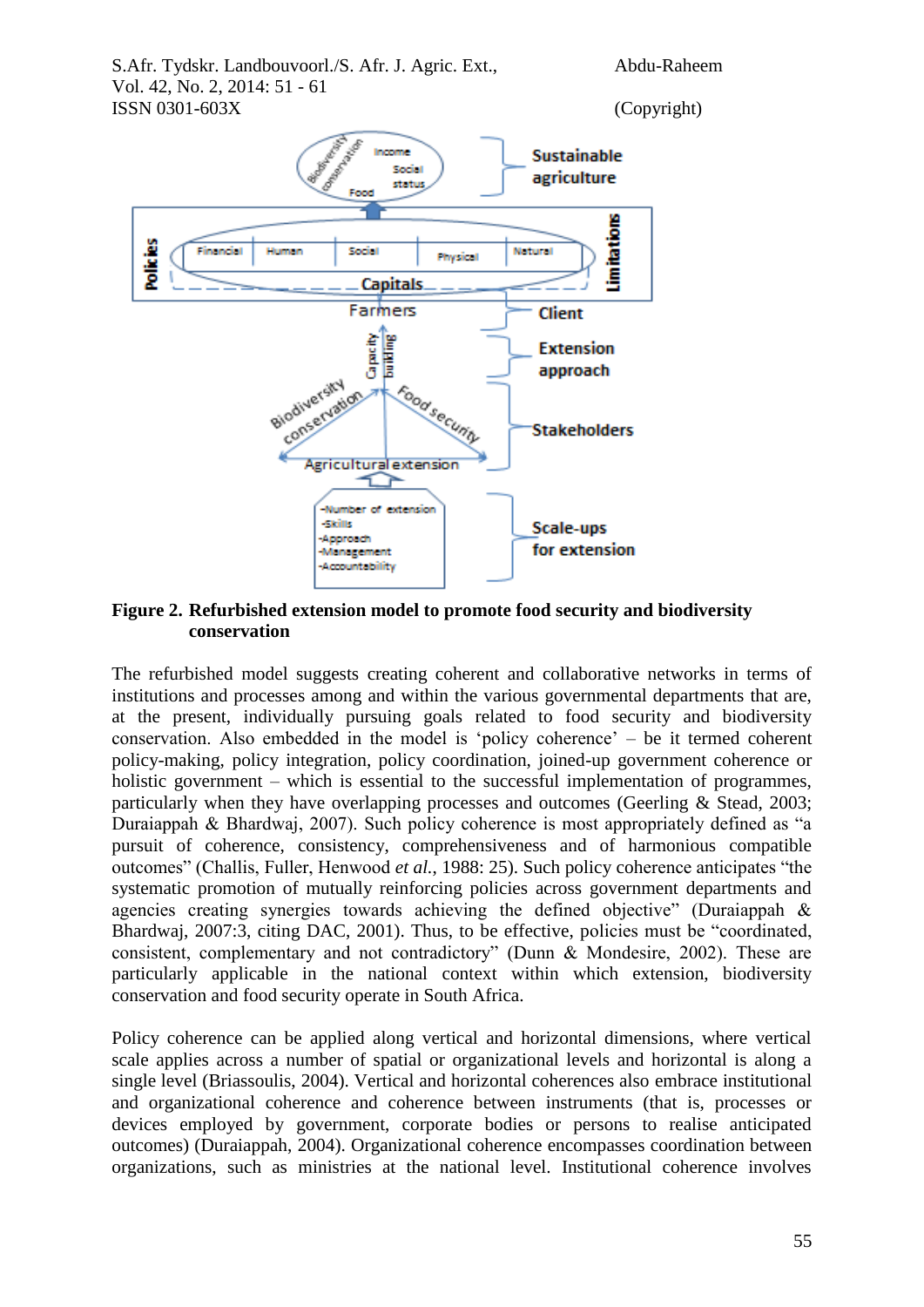synergism and reduces disagreements amid various rules, formal and informal, of 'separate' organizations (Duraiappah, 2004).

Alongside vertical and horizontal coherencies is the need for inter-territorial and intrasectorial integration which must occur not only, in this instance, between different governmental levels, but must also include horizontal integration which occurs between sectors within a single organization with multiple mandates and operational units. Interterritorial integration further applies between authorities sharing the same resources and intrasectorial integration applies among various sections within a department of an organization (Geerling & Stead, 2003).

Among the various dimensions of policy coherence are some key points of convergence: integration at the scale of actors implementing various policies; carefully planned coordination at the level of procedures, management, resources and instruments employed among sectors pursuing common goals; and integration at the level of targets, ambitions and goals pursued by various actors, without making compromises. It is this degree of policy coherence that is envisaged in the refurbished extension model and would apply to all the policies, institutions and processes, as well as the full complement of actors (including farmers) involved in achieving biodiversity conservation and food security objectives.

The model further stresses that extension institutions should be strengthened with required capacities to facilitate their efforts and activities. The National Department of Agriculture, Forestry and Fisheries (DAFF, 2011: 1) noted that: "beneficiaries of government interventions invariably identified extension and advisory service as the weak link militating against the full impact of government agricultural programmes". Specifically in KwaZulu-Natal, a number of factors conspire against effective performance of extension in the province, among which are: inadequate numbers of extension compared to the number of people served; poor knowledge and skills among extension staff; poor management of extension; lack of accountability of extension to farmers; and poor remuneration of extension staff (Abdu-Raheem, 2013). Some of these issues appear to have equally been recognized by DAFF; the response to which prompted DAFF to launch an "Extension Recovery Programme" in 2011, the goal of which was to generally improve the quality of extension services throughout South Africa. Five pillars serve as the crux of the programme, namely to:

- *Ensure visibility and accountability of extension*: This pillar intends to redeem the image and relevance of extension to farmers, by training extension officers with necessary skills and equipping them with working materials, like digital pens and record books to keep logs of contact sessions with farmers. The record book is envisaged to enhance extension's accessibility to his/her clients' recorded information, while the digital pen facilitates communication of information to a central database.
- *Promote professionalism and the image of extension*: This focuses on facilitating extension to become active members of relevant professional bodies, whereby they can have access to scientific and/or position papers and equally gain from presented scientific findings.
- *Recruit extension personnel*: This is a commitment on the path of the DAFF to scaleup the number of front-line extension officers in ratios 1:400, 1:500 and 1:500 of extension against small-scale crop farmers, extension against small-scale livestock farmers and extension against small-scale mixed farm farmers, respectively. In this respect, provinces are required to meet these ratios by employing more extension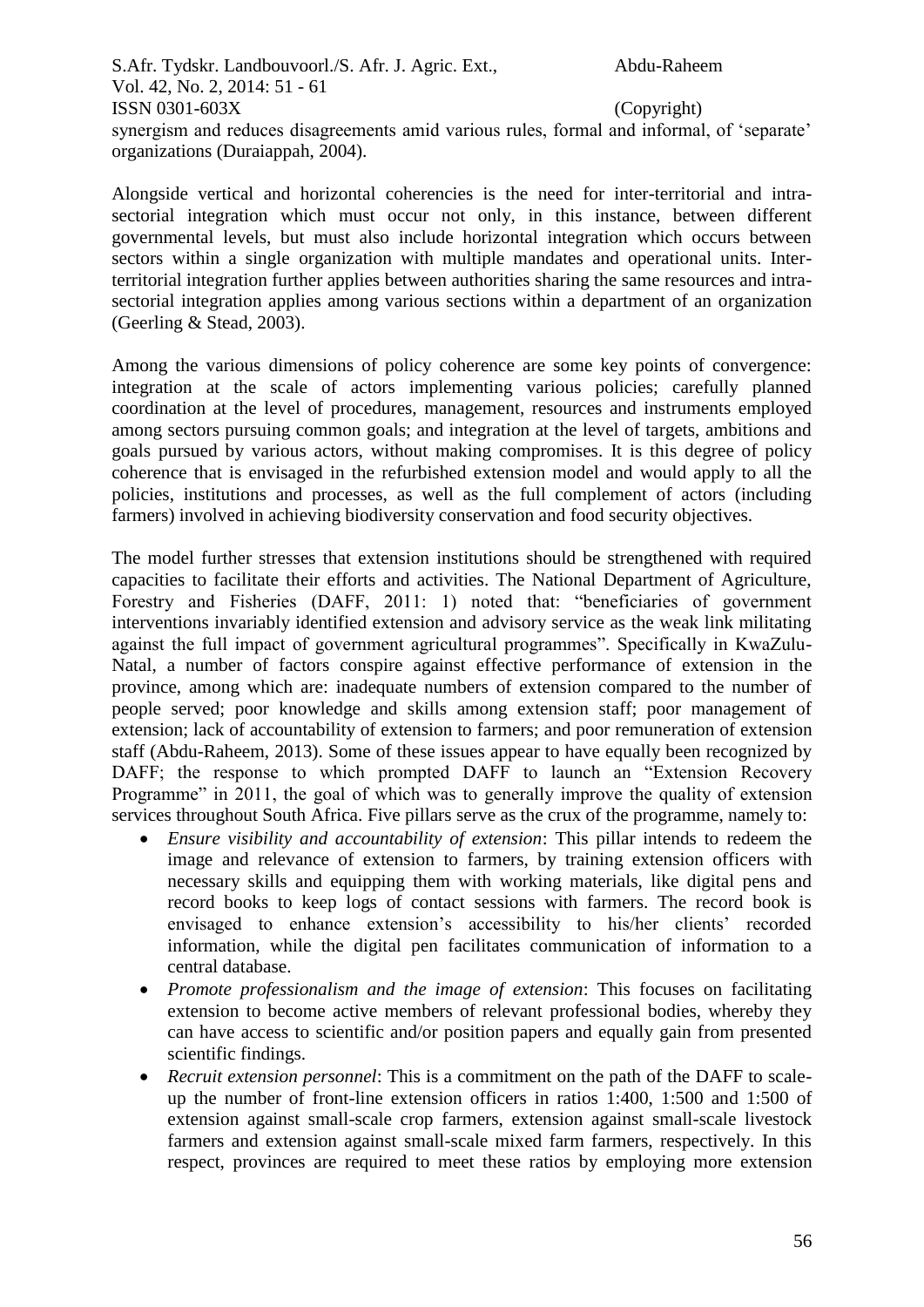personnel who meet prescribed educational standards, and accordingly, assist them to build capacity in order to meet intended provincial growth and development targets.

- *Re-skill and re-orientate extension workers:* This is intended to train (through short courses and internal training) current extension officers in knowledge and skills, as prescribed in the Norms and Standards for Extension. Further to this, extension officers who lack the necessary qualifications are being encouraged to upgrade these and are offered financial aid to do so.
- *Provide ICT infrastructure and other resources:* This is to provide extension officers with relevant technologies, such as computers, Internet facilities and connection to Internet-based extension knowledge and information sharing systems, with particular reference to 'Extension Suite Online'.

In addition to the processes of the Extension Recovery Programme, there is an on-going process of creating a national policy for extension to provide effective frameworks that will enhance achievement of the goals set for extension delivery. At the time of writing, the new policy had been drafted and submitted for approval. Its main thrusts are to create policy and operational coherence among agriculture, forestry and fishery units at national and provincial levels and to refocus extension to being on the farmer, taking into account the vast diversity that is contained in the sector.

The refurbished model also suggests that the extension approach be broadened from the exclusive use of traditional technology transfer to focusing on building the capacities of farmers, as problem solvers and technology innovators engaged in and applying sustainable agricultural and conservation practices. Agricultural extension needs to decide whether its aim is to develop production itself or more specifically, the actors involved in production (Worth, 2002). To develop production, technology transfer aptly fits; developing farmers' capacity seems better achieved with a capacity-building approach. This implies that whichever objective is chosen, it must be clearly articulated and supported by the most appropriate strategy. While in its policy pronouncements South Africa prioritises development through capacity building (Crase, Dollery & Worthington, 1999), implying the aim of developing the actors, practice on the ground is clearly production orientated, supported by technology transfer extension programming.

Farming in a sustainable manner is both knowledge intensive (Lawrence & Garforth, 1997) and information demanding compared to conventional methods, because skills effectively take the place of external inputs (Lawrence & Garforth, 1997; Pretty, 1995; Cho & Boland, 2004). In essence, the roles of knowledge, information, technologies, skills and attitudes in sustainable agriculture cannot be over-stated (World Bank, 2006) and sustainable farming would necessarily be best supported by extension through implementing programmes aimed at building capacity among farmers.

There have been varying scholarly opinions regarding the positions of farmers in a learning model. While perceptions exist that farmers are partners in extension (Düvel, 2000), they are equally seen as mere recipients of extension activities (Petheram, 1998). Aligning with the perception that farmers are recipients of extension, Schuh (2000) argued that it is the education from extension that suitably positions farmers to make effective use of their resources. Following the opinion of farmers as partners in extension, Roberts, Couts, Ayers and Bilston (2002) argue that farmers' indigenous knowledge is only enhanced in a learning process.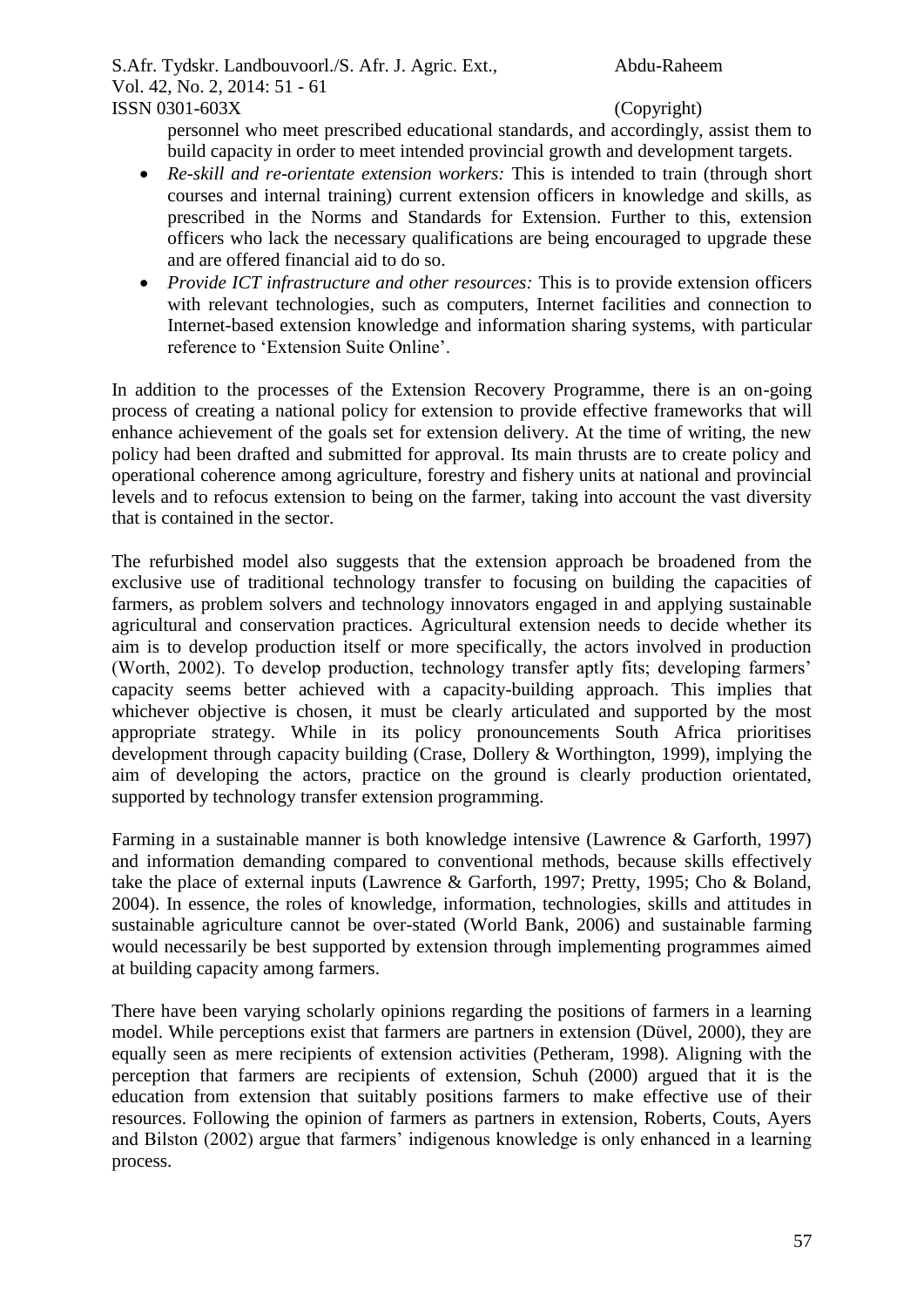The refurbished model would work well within the framework of farmers as co-learners or partners; in which case, the partnership proposed to support capacity building in the model envisages that:

- indigenous solutions are developed to tackle local problems while promoting social unity (Uphoff, 1996);
- common objectives and goals be set among actors, with a sense of achieving economies of scale and ownership (Castillo, 1997);
- there will be complementarities of efforts and skills based on comparative advantages of actors, as opposed to competition among them, to bring about efficiency (Zeigler & Hossain, 1995);
- replication of efforts is minimized among actors, while opportunities exist to access outside knowledge and resources to solve composite problems (Fesenmaier & Contractor, 2001);
- farming households achieve lasting benefits in terms of independence, selfmanagement, autonomy and assuring structure of self-organization (Kibwana, 2000);
- asymmetry of information is reduced, thereby giving way to the birthing of new knowledge (Koza & Lewin, 2000); and
- access to harmonized competencies and specialized talent is enhanced, such that creates novel markets and suppliers (Carayannis, Alexander & Ioannidis, 2000).

# **4. CONCLUSION**

The ineffectiveness of extension to drive or otherwise contribute meaningfully to the achievement of South African goals for agriculture, food security and biodiversity conservation is apparent. While development policy clearly articulates the objectives, operational policy, implementation frameworks and the existing modes of delivery are unable to deliver them. This study documented the current working model within which extension is expected to drive food security objectives of households, as well as on-farm biodiversity conservation. An interrogation of the model identified critical gaps and disconnections that render the overall model ineffective. Key among these were: lack of collaboration among all the stakeholders involved in promoting food security, biodiversity conservation objectives and agricultural extension objectives; lack of adoption of capacity-building approach (replacing the current top-down, technology transfer approach) by extension to support farmers who are at the centre of the food security and biodiversity objectives; and weak extension institutions due to inadequacy of capacities that are essential for successful extension delivery. Drawing on the responses of key respondents in all three sectors – extension, food security and biodiversity conservation – the study proposes the refurbished extension model.

While continuing to work within the livelihood paradigms of farmers and rural families, the refurbished model defines a more logical structuring of service delivery mechanisms supported by policy coherence and the adoption of more appropriate extension methods to revitalize extension within the set context of achieving food security and biodiversity conservation simultaneously. The model suggests institutionalised and structured collaboration among all the stakeholders and institutions on the policy and processes fronts, in order to bring about complementarities and consistencies in efforts to achieve crosscutting objectives.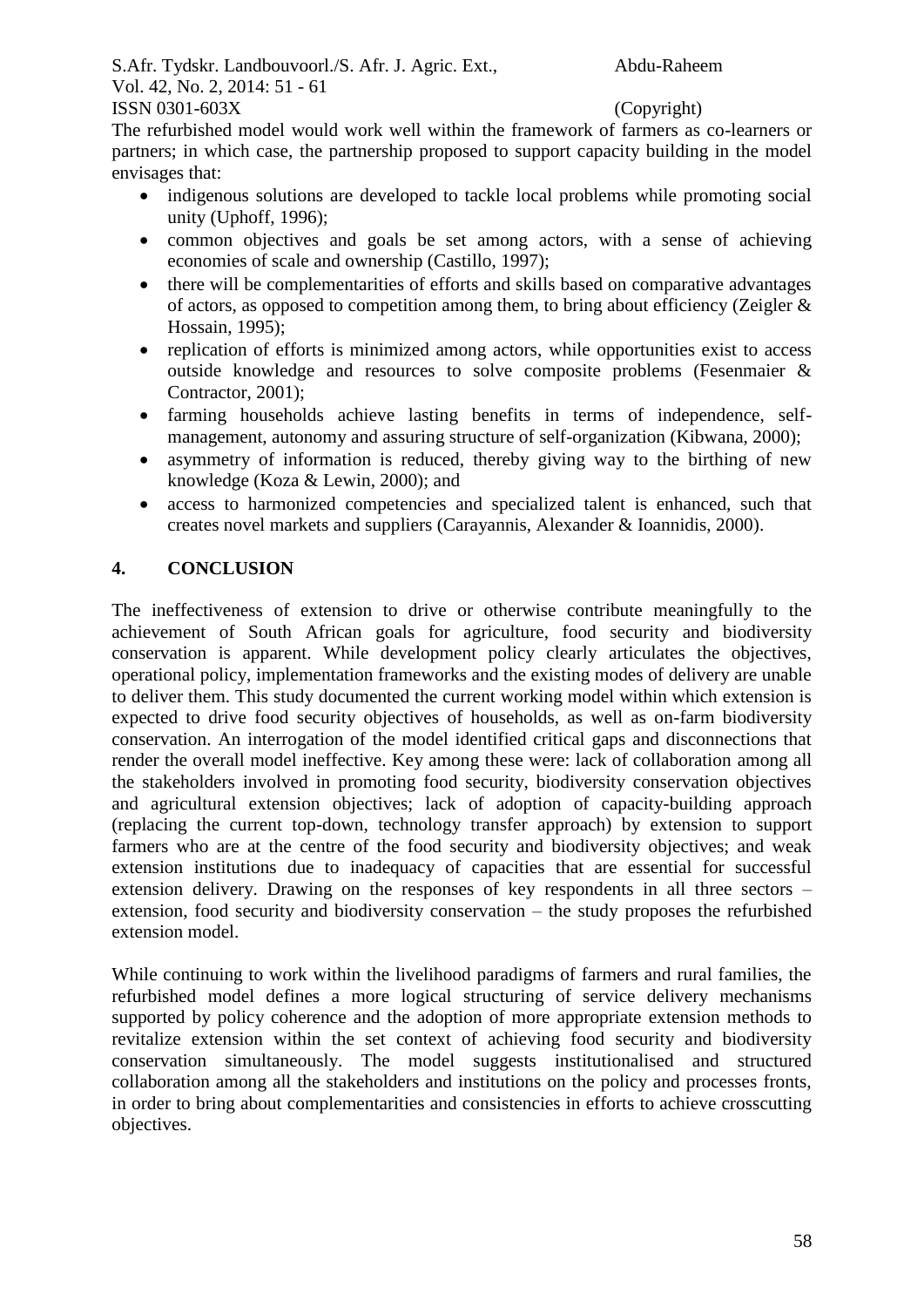Specifically, the model suggests substituting, or at least augmenting, the current top-down. technology transfer approach of extension with a learning-based approach that focuses on building capacity among farmers and rural families to address their farming and food security in the context of the principles of biodiversity conservation. The capacity to be built, based on an assessment of farmers' strengths and weaknesses, is essentially in the arena of problem-solving through farmer-led, on-farm scientific enquiry, with an emphasis on generating local solutions and knowledge, with minimum reliance on external state support, be it extension or other state agencies.

The study cautions, however, that for the refurbished model to be effective, extension structures must be provided with sufficient staff members who have the appropriate knowledge and skills. They must also have adequate resources and be supported by accountable management personnel and processes – all of which are currently lacking.

The model ultimately submits that, rather than extension focusing all its attention and efforts on the outcomes (food security and biodiversity conservation), it should concentrate on facilitating change within the actors (farmers, rural families and at all levels in the extension service) in terms of skills, knowledge, attitudes and behaviour. Building such capacity will ultimately lead to the realisation of the desired outcomes.

## **REFERENCES**

- ABDU-RAHEEM, K. A. 2013. *The role of agricultural extension in promoting food security in the context of encouraging biodiversity conservation in South Africa: the case of KwaZulu-Natal.* Doctoral thesis, University of KwaZulu-Natal, South Africa.
- BRIASSOULIS, H. 2004. Policy integration for complex policy problems: What, why and how. *A paper presented in 2004Berlin Conference on Human Dimensions of Global Environmental Change "Greening of Policies – Inter linkages and Policy Integration"*, held 3-4 December 2004 in Berlin, Germany.
- CARAYANNIS, E. G., ALEXANDER, J. & IOANNIDIS, A. 2000. Leveraging knowledge, learning, and innovation in forming strategies government-university-industry (GUI) R & D partnerships in the US, Germany, and France. *Technovation*, 20 (9): 477-488.
- CASE, A. & DEATON, A. 1998. Large cash transfers to the elderly in South Africa. *Economic Journal,* 108 (450): 1330-1361.
- CASTILLO, G. T. 1997. Research partnerships: issues, lessons, results and dreams for sustainable development. Agricultural Research & Extension Network, Network Paper 71, *AgREN,* ODI.
- CHALLIS, L., FULLER, S., HENWOOD, M., KLEIN, R., PLOWDEN, W., WEBB, A., WHITTINGHAM, P. & WISTOW, G. 1988. *Joint approaches to social policy*. Cambridge University Press, Cambridge.
- CHO, K. M, & BOLAND, H. 2004. Education and extension for multi–functional agricultural Extension concepts for sustainable agricultural development in Myanmar. In: *Proceedings of 20th annual conference of AIAEE*, Dublin, Ireland.
- CHRISTOPLOS, I., 2010. *Mobilising the potential of rural and agricultural extension*. Danish Institute for International Studies, FAO, Rome.
- CRASE, L., DOLLERY, B. & WORTHINGTON, A. 1999. Structural reform of the South African economy. *Working Paper Series in Economics*, No. 99-1 – May 1999. University of New England, School of Economic Studies, Amridale, Australia.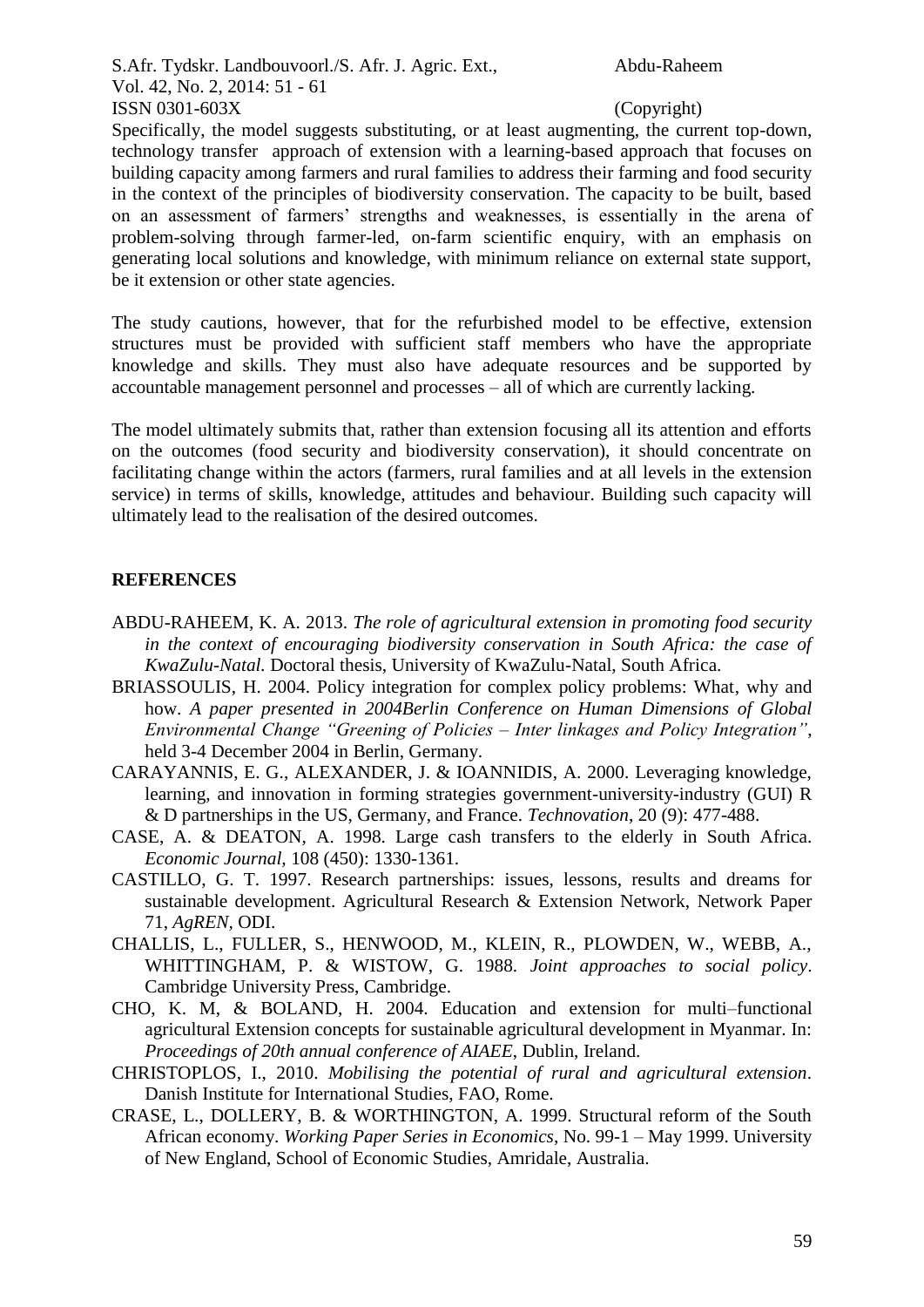S.Afr. Tydskr. Landbouvoorl./S. Afr. J. Agric. Ext., Abdu-Raheem

Vol. 42, No. 2, 2014: 51 - 61

ISSN 0301-603X (Copyright)

- DAILY, G. (Ed.) 1997. *Nature's services: societal dependence on natural ecosystems*. Island Press, Washington DC.
- DEPARTMENT OF AGRICULTURE. 2005. *Norms and standards for extension and advisory services in agriculture.*NDA, Pretoria.
- DEPARTMENT OF AGRICULTURE, FORESTRY AND FISHERIES (DAFF). 2011. *National framework for extension recovery plan.* DAFF, Pretoria.
- DUNN, L. L. & MONDESIRE, A. 2002. *Poverty and policy coherence: the case of Jamaica.*  Study prepared for the North-South Institute, Ottawa.
- DURAIAPPAH, A. K. 2004. *Exploring the links: human well-being, poverty and ecosystems services*. The United Nations Environmental Programme (UNEP) and The International Institute for Sustainable Development, Nairobi, Kenya and Winnipeg, Manitoba, Canada.
- DURAIAPPAH, A. K. & BHARDWAJ, A. 2007. *Measuring policy coherence among the MEAs and MDGs.* International Institute for Sustainable Development, Winnipeg,.
- DÜVEL, G. H. 2000. Towards an appropriate extension approach for agricultural and rural development in South Africa. *South African Journal of Agricultural Extension*, 29: 10- 23.
- FESENMAIER, J. & CONTRACTOR, N. 2001. The evolution of knowledge for rural development. *Journal of the Community Development Society*, 32 (1): 161-175.
- GEERLING, H. & STEAD, D. 2003. The integration of land use planning, transport and environment in European policy and research. *Transport Policy*, 10: 187-196.
- KIBWANA, O. T. 2000. Clapping with two hands: joining local and external knowledge for innovation in land husbandry. *Journal of Agricultural and Education Extension,* 7(3): 133-142.
- KOZA, M. & LEWIN, A. 2000. Managing partnerships and strategic alliances: raising the odds of success. *European Management Journal*, 18(2): 146-151.
- LAWRENCE, A. & GARFORTH, C. 1997. Supporting sustainable agriculture through extension in Asia. *Natural Resource Perspectives,* No 21, London: ODI.
- MAYER, A. I. & TIKKA, P. 2006. Biodiversity conservation incentive programs for privately owned forests. *Environmental Science and Policy*, 9:614-625.
- PETHERAM, R. J. 1998. *Review of evaluation in agricultural extension*. Publication No 98/136. Project No VCA-3A. Rural Industries Research and Development, Barton.
- PRETTY, J. N. 1995. *Regenerating agriculture, policies and practice for sustainability and self – reliance.* Earthscan Publications Ltd, London.
- PRETTY, J. N. 1998. *The living land: agriculture, food systems and community regeneration in rural Europe*. Earthscan Publications Ltd, London.
- PRETTY, J. & WARD, H. 2000. Social capital and the environment. *World Development,* 29(2):209–227
- PUTNAM, R. D., LEONARDI, R. & NANETTI. R. 1993. *Making democracy work: civic traditions in modern Italy*. Princeton University Press, Princeton.
- ROBERTS, K. C., COUTS, J., AYERS, F. J & BILSTON, L. 2002. Co-learning in the development of Lotus Pasture Technology in Australia. *Australian Journal of Experimental Agriculture*, 42: 527-533.
- SCHUH, G. E. 2000. Why rural human development matters. Extension education: reshaping African universities and colleges for the 21st century. *Workshop Proceedings, 4 -6 September, Ghana*.
- UPHOFF, N. 1996. Collaboration as an alternative to projects: Cornell experience with University-NGO-Government networking. *Journal of Agriculture, Food, and Human Values Society*, 13 (2): 33-41.
- WOOLARD, I., HARTGGEN, K. & KLASEN, S. 2010. The evolution and impact of social security in South Africa. *A paper prepared for the Conference on "Promoting Resilience*